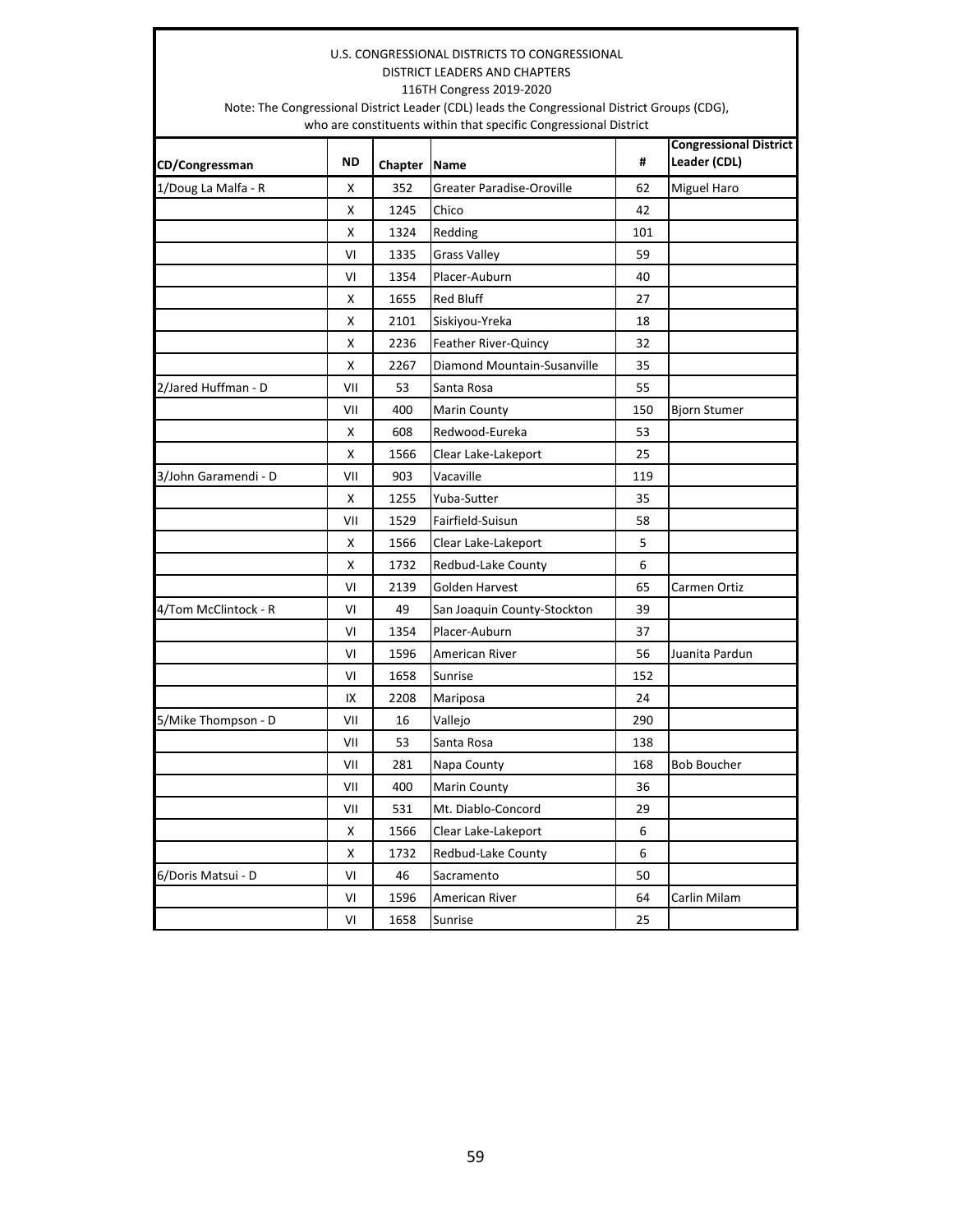|                      |           |              | U.S. CONGRESSIONAL DISTRICTS TO CONGRESSIONAL                                                                            |     |                               |
|----------------------|-----------|--------------|--------------------------------------------------------------------------------------------------------------------------|-----|-------------------------------|
|                      |           |              | DISTRICT LEADERS AND CHAPTERS                                                                                            |     |                               |
|                      |           |              | 116TH Congress 2019-2020<br>Note: The Congressional District Leader (CDL) leads the Congressional District Groups (CDG), |     |                               |
|                      |           |              | who are constituents within that specific Congressional District                                                         |     |                               |
|                      |           |              |                                                                                                                          |     | <b>Congressional District</b> |
| CD/Congressman       | <b>ND</b> | Chapter Name |                                                                                                                          | #   | Leader (CDL)                  |
| 7/Ami Bera - D       | VI        | 46           | Sacramento                                                                                                               | 46  |                               |
|                      |           |              |                                                                                                                          |     |                               |
|                      | ٧ı        | 1596         | American River                                                                                                           | 132 | Dan Mahoney                   |
|                      | VI        | 1658         | Sunrise                                                                                                                  | 107 |                               |
| 8/Paul Cook - R      | Ш         | 73           | San Bernardino Valley                                                                                                    | 29  | Lenore Manak                  |
|                      | Ш         | 587          | Palm Springs                                                                                                             | 24  |                               |
|                      | Ш         | 1016         | Victor Valley-Victorville                                                                                                | 46  |                               |
| 9/Jerry McNerney - D | VI        | 49           | San Joaquin County-Stockton                                                                                              | 87  |                               |
|                      |           |              |                                                                                                                          |     |                               |
|                      | VII       | 1718         | Delta                                                                                                                    | 50  | Gaylin Zeigler                |
| 10/Josh Harder - D   | ۷ı        | 49           | San Joaquin County-Stockton                                                                                              | 49  | Vacant                        |
| 11/Vacant            | v         | 40           | Oakland                                                                                                                  | 51  |                               |
|                      |           |              |                                                                                                                          |     |                               |
|                      | VII       | 531          | Mt. Diablo-Concord                                                                                                       | 205 | Duane Peterson                |
|                      | VII       | 1718         | Delta                                                                                                                    | 25  |                               |
| 12/Nancy Pelosi - D  | v         | 65           | San Francisco                                                                                                            | 260 | Juanita Tamayo Lott           |
| 13/Barbara Lee - D   | v         | 40           | Oakland                                                                                                                  | 159 | <b>Betty Hicks</b>            |
|                      | V         | 511          | San Leandro                                                                                                              | 76  |                               |
| 14/Jackie Speier - D | V         | 65           | San Francisco                                                                                                            | 65  |                               |
|                      | V         | 544          | Redwood City                                                                                                             | 27  |                               |
|                      | V         | 1317         | San Mateo                                                                                                                | 109 | Don Wallace                   |
|                      | V         | 1539         | Daly City                                                                                                                | 88  |                               |
| 15/Eric Swalwell - D | v         | 511          | San Leandro                                                                                                              | 98  | <b>Anastasios Piliotis</b>    |
|                      | VII       | 531          | Mt. Diablo-Concord                                                                                                       | 23  |                               |
|                      | v         | 1494         | Tri-City-Fremont                                                                                                         | 52  |                               |
| 16/Jim Costa - D     | IX        | 45           | Fresno                                                                                                                   | 54  | Vacant                        |
| 17/Ro Khanna - D     | ٧         | 50           | San Jose                                                                                                                 | 86  |                               |
|                      | V         | 1494         | Tri-City-Fremont                                                                                                         | 48  | Ellen Culver                  |
| 18/Anna G Eshoo - D  | V         | 50           | San Jose                                                                                                                 | 96  |                               |
|                      | Λ         | 544          | Redwood City                                                                                                             | 80  | <b>Steve Walter</b>           |
| 19/Zoe Lofgren - D   | V         | 50           | San Jose                                                                                                                 | 71  | Lorraine Guerrera             |
| 20/Jimmy Panetta - D | Λ         | 54           | Santa Cruz County                                                                                                        | 23  |                               |
|                      | V         | 1496         | Salinas                                                                                                                  | 188 | Forney Lundy                  |
| 21/TJ Cox - D        | IX        | 68           | Bakersfield                                                                                                              | 26  | Vacant                        |
|                      | IX        | 1982         | <b>Kings County</b>                                                                                                      | 26  |                               |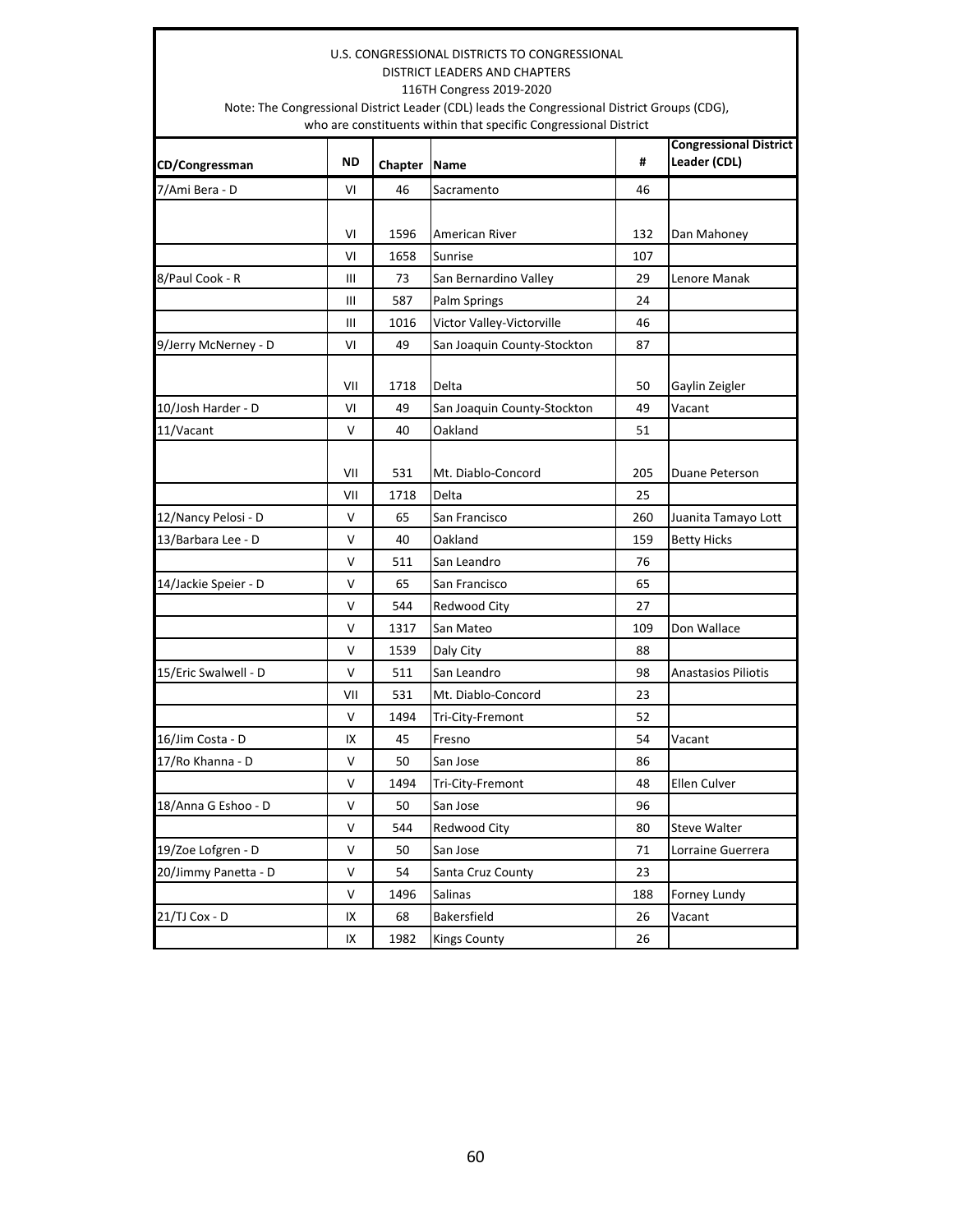## U.S. CONGRESSIONAL DISTRICTS TO CONGRESSIONAL DISTRICT LEADERS AND CHAPTERS 116TH Congress 2019-2020

Note: The Congressional District Leader (CDL) leads the Congressional District Groups (CDG), who are constituents within that specific Congressional District

| CD/Congressman               | <b>ND</b> | Chapter | Name                        | #   | <b>Congressional District</b><br>Leader (CDL) |
|------------------------------|-----------|---------|-----------------------------|-----|-----------------------------------------------|
| 22/Devin G Nunes - R         | IX        | 45      | Fresno                      | 94  | Vacant                                        |
|                              | IX        | 1306    | Visalia                     | 20  |                                               |
| 23/Kevin McCarthy - R        | IX        | 68      | Bakersfield                 | 45  |                                               |
|                              | IX        | 748     | Indian Wells Valley         | 153 |                                               |
|                              | VIII      | 877     | Antelope Valley-Lancaster   | 46  | <b>Randy Scott</b>                            |
|                              | IX        | 2352    | Tehachapi                   | 17  |                                               |
| 24/Salud Carbajal - D        | VIII      | 190     | Ventura County              | 26  |                                               |
|                              | IX        | 1028    | San Luis Obispo County      | 69  | David Akey                                    |
|                              | IX        | 1087    | Lompoc                      | 60  |                                               |
|                              | IX        | 1330    | Santa Maria                 | 67  |                                               |
| 25/Katie Hill - D            | VIII      | 877     | Antelope Valley-Lancaster   | 75  | Vacant                                        |
|                              | VIII      | 1810    | Santa Clarita Valley        | 26  |                                               |
| 26/Julia Brownley - D        | VIII      | 190     | Ventura County              | 381 | George Ramirez                                |
| 27/Judy Chu - D              | VIII      | 10      | Preston of Pasadena         | 49  | <b>Bill Davis</b>                             |
| 28/Adam B Schiff - D         | VIII      | 59      | Glendale-Burbank            | 20  | Vacant                                        |
| 29/Tony Cardenas - D         | VIII      | 61      | San Fernado Valley-Van Nuys | 35  | Yoggi Riley                                   |
| 30/Brad Sherman - D          | VIII      | 61      | San Fernado Valley-Van Nuys | 97  | Paul Burton                                   |
| 31/Pete Aguilar - D          | Ш         | 73      | San Bernardino Valley       | 79  | Letitia Ochoa                                 |
|                              | Ш         | 1497    | Mt Baldy                    | 24  |                                               |
| 32/Grace F Napolitano - D    | VIII      | 388     | East San Gabriel Valley     | 8   | Gloria Gandara                                |
| 33/Ted W Lieu - D            | Ш         | 465     | South Bay Torrance          | 31  | Vacant                                        |
| 34/Jimmy Gomez - D           | Ш         | 3       | Los Angeles                 | 15  | Vacant                                        |
| 35/Norma J Torres - D        | Ш         | 1497    | Mt Baldy                    | 17  | <b>Will Patton</b>                            |
| 36/Raul Ruiz - D             | Ш         | 478     | Southwest Riverside County  | 29  |                                               |
|                              | Ш         | 587     | Palm Springs                | 69  | Jay Lippmann                                  |
| 37/Karen Bass - D            | Ш         | 3       | Los Angeles                 | 55  | Vacant                                        |
| 38/Linda T Sanchez - D       | Ш         | 482     | Southeast Downey            | 48  | Diane Zaha                                    |
|                              | Ш         | 2025    | Lakewood                    | 30  |                                               |
| 39/Gil Cisneros - D          | VIII      | 388     | San Gabriel Valley          | 8   |                                               |
|                              | Ш         | 1266    | Centrai Orange County       | 19  | <b>Allan Roberts</b>                          |
| 40/Lucille Roybal-Allard - D | II        | 482     | Southwest Downey            | 6   | Vacant                                        |
|                              | Ш         | 2025    | Lakewood                    | 5   |                                               |